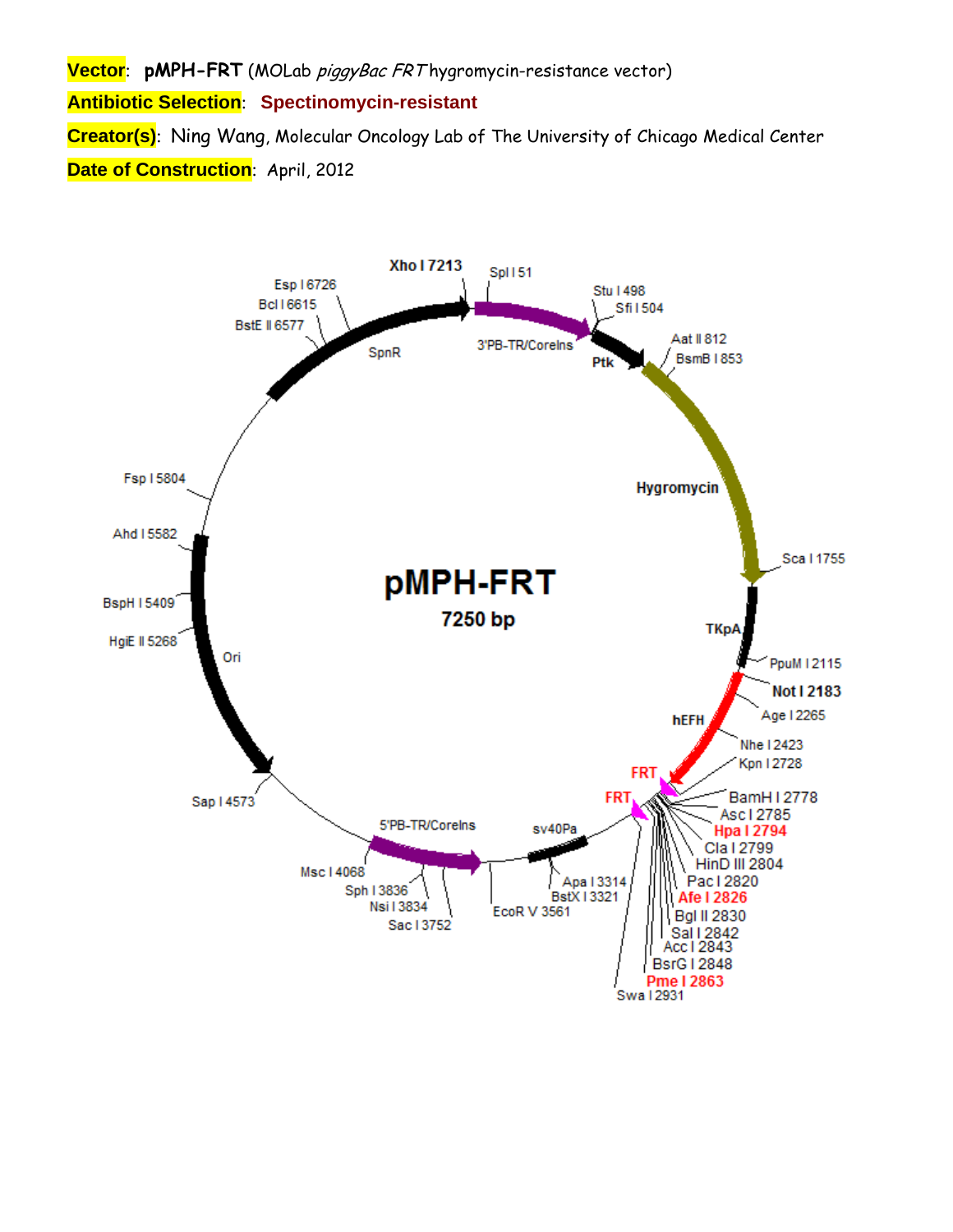## **pMPH-FRT Vector Sequence**

(Spectinomycin-resistant)

CTGCAGAACACGCAGCTAGATTAA<mark>CCCTAGAAAGATAATCATATTGTGACGTACGTTAAAGATAATCATGCGTAAAATTGACGC</mark> GCTCCGGTCCGGCGCTCCCCCCGCATCCCCGAGCCGGCAGCGTGCGGGACAGCCCGGGCACGGGGAAGGTGGCACGGGATCGCTTT CCTCTGAACGCTTCTCGCTGCTCTTTGAGCCTGCAGACACCTGGGGGGATACGGGGAAAAGGCCTCCACGGCCAGACTAGactqctt catccccgtggcccgttgctcgcgtttgctggcggtgtccccggaagaaatatatttgcatgtctttagttctatgatgacacaaac cccgcccagcgtcttgtcattggcgaattcgaacacgcagatgcagtcggggcggcggtcccaggtccacttcgcatattaaggt gacgcgtgtggcctcgaacaccgagcgaccctgcagcgacccgcttaacagcgtcaacagcgtGCCGCAGATCCCGGCAATGAGAT AAAAAGCCTGAACTCACCGCGACGTCTGTCGAGAAGTTTCTGATCGAAAAGTTCGACAGCGTCTCCGACCTGATGCAGCTCTCG GAGGGCGAAGAATCTCGTGCTTTCAGCTTCGATGTAGGAGGCGTGGATATGTCCTGCGGGTAAATAGCTGCGCCGATGGTTTCTAC AAAGATCGTTATGTTTATCGGCACTTTGCATCGGCCGCGCTCCCGATTCCGGAAGTGCTTGACATTGGGGAATTCAGCGAGAGCCTG GAGGCCATGGATGCGATCGCTGCGGCCGATCTTAGCCAGACGAGCGGGTTCGGCCCATTCGGACCGCAAGGAATCGGTCAATACACT GCGCAGGCTCTCGATGAGCTGATGCTTTGGGCCGAGGACTGCCCCGAAGTCCGGCACCTCGTGCACGCGGATTTCGGCTCCAACAAT GTCCTGACGGACAATGGCCGCATAACAGCGGTCATTGACTGGAGCGAGGCGATGTTCGGGGATTCCCAATACGAGGTCGCCAACATC TTCTTCTGGAGGCCGTGGTTGGCTTGTATGGAGCAGCAGACGCGCTACTTCGAGCGGAGGCATCCGGAGCTTGCAGGATCGCCGCGG CTCCGGGCGTATATGCTCCGCATTGGTCTTGACCAACTCTATCAGAGCTTGGTTGACGGCAATTTCGATGATGCAGCTTGGGCGCAG GGTCGATGCGACGCAATCGTCCGATCCGGAGCCGGGACTGTCGGGCGTACAAAATCGCCCGCAGAAGCGCGGCCGTCTGGACCGAT GGCTGTGTAGAAGTACTCGCCGATAGTGGAAACCGACGCCCCAGCACTCGTCCGAGGGCAAAGGAA<mark>TAG</mark>gggagatgggggaggcta actgaaacacggaaggagacaataccggaaggaacccgcgctatgacggcaataaaaagacagaataaaacgcacgggtgttgggtc gtttgttcataaacqcqqqqttcqqtcccaqqqctqqcactctqtcqataccccaccqaqaccccattqqqqccaatacqcccqcqt cactggccccgtgggttagggacggggtcccccatggggaatggtttatggttcgtgggggttattattttgggcgttgcgtggggt ctqqtGCGGCCGCTCCGGTGCCCGTCAGTGGGCAGAGCGCACATCGCCCACAGTCCCCGAGAAGTTGGGGGGAGGGTCGGCAATTG AACCGGTGCCTAGAGAAGGTGGCGCGGGGTAAACTGGGAAAGTGATGTCGTGTACTGGCTCCGCCTTTTTCCCGAGGGTGGGGAGA ACCGTATATAAGTGCAGTAGTCGCCGTGAACGTTCTTTTTCGCAACGGGTTTGCCGCCAGAACACAGCTG<mark>AAGCTAGCTT</mark>CGAGGGG CTCGCATCTCTCCTTCACGCGCCCCCCCCCCTACCTGAGGCCGCCATCCACGCCGGTTGAGTCGCGTTCTGCCGCCTCCCGCCTGTG GTGCCTCCTGAACTGCGTCCGCCGTCTAGGTAAGTTTAAAGCTCAGGTCGAGACCGGGCCTTTGTCCGGCGCTCCCTTGGAGCCTAC GAAGTTCCTATTCCGAAGTTCCTATTCTCTAGAAAGTATAGGAACTT GATCCAAGCTGTGACCGGCGCCTACGGTACC GGATCCGG CGCGCCGTTAACATCGATAAGCTTCCGCGGTTAATTAAAGCGCTaqatctGAATTCGTCGACTGTACAACGCGTGTTTAAAC AAGTTCCTATTCCGAAGTTCCTATTCTCTAGAAAGTATAGGAACTTC<mark>CATATG</mark>ATTTAAAT<mark>GATCTAACTAACTAACTT</mark> TTGCANCTTATAATGGTTACAAATAAAGCAATAGCATCACAAATTTCACAAATAAAGCATTTTTTCACTGCATTCTAGTI TGTCCAAACTCATCAATGTATCTTATCATGTCTGGAATGACTCAAATGATGTCAATTAGTCTATCAGAAGCTCATCTGGTCTCCCTT CCGGGGGACAAGACATCCCTGTTTAATATTTAAACAGCAGTGTTCCCAAACTGGGTTCTTATATCCCTTGCTCTGGTCAACCAGGTT GCAGGGTTTCCTGTCCTCACAGGAACGAAGTCCCTAAAGAAACAGTGGCAGCCAGGTTTAGCCCCGGAATTGACTGGATTCCTTTTT TAGGGCCCATTGGTATGGCTTTTTCCCCGTATCCCCCAGGTGTCTGCAGGCTCAAAGAGCAGCGAGAAGCGTTCAGAGGAAAGCGA TCCCGTGCCACCTTCCCCGTGCCCGGGCTGTCCCCGCACGCTGCCGGCTCGGGGATGCGGGGGAGCGCCGGACCGGAGCGGAGCCC ACAAGAAAATATATATAATAAGTTATCACGTAAGTAGAACATGAAATAACAATATAATTATCGTATGAGTTAAATCTTAAAAGTC ACGTAAAAGATAATCATGCGTCATTTTGACTCACGCGGTCGTTATAGTTCAAAATCAGTGACACTTACCGCATTGACAAGCACGCCT CACGGGAGCTCCAAGCGGCGACTGAGATGTCCTAAATGCACAGCGACGGATTCGCGCTATTTAGAAAGAGAGCAATATTTCAAGA ATGCATGCGTCAATTTTACGCAGACTATCTTTCTAGGGTTAATCTAGCTGCATCAGGATCATATCGTCGGGTCTTTTTTCATCGCCC AAGCTGGCGCTATCTGGGCATCGGGGAGGAAGAAGCCCGTGCCTTTTCCCGCGAGGTTGAAGCGGCATGGAAAGAGTTTGCCGAGGA TGACTGCTGCTGTTTAACGTTTGAGCGAAAACGCACACTTTACCACTATAFATTCGGGAAAGGTGTGGCCATGCACGCCTTTAACGGTTAA ACTGTTCGTTCAGGCCACCTGGGATACCAGTTCGTCGCGGCTTTTCCGGACACAGTTCCGGATGGTCAGCCCGAAGCGCATCAGCAA CCCGAACAATACCGGCGACAGCCGGAACTGCCGTGCCGGTGTGCAGATTAATGACAGCGGTGCGGCGCTGGGATATTACGTCAGCGA GGACGGGTATCCTGGCTGGATGCCGCAGAAATGGACATGGATACCCCGTGAGTTACCCGGCGGCGCCCCTTGGCGTAATCATGGTCA TAGCTGTTTCCTGTGAAAATTGTTATCCGCTCACAATTCCACAACATACGAGCCGGAAGCATAAAGTGTAAAGCCTGGGGTGCC TAATGAGTGAGCTAACTCACATTAATTGCGTTGCGCTCACTGCCCGCTTTCCAGTCGGGAAACCTGTCGTGCCAGCTGCATTAATGA AAAGGCCAGCAAAAGGCCAGGAACCGTAAAAAGGCCGCGTTGCTGGCGTTTTTCCATAGGCTCCGCCCCCTGACGAGCATCACAAA AATCGACGCTCAAGTCAGAGGTGGCGAAACCCGACAGGACTATAAAGATACCAGGCGTTTCCCCCTGGAAGCTCCCTCGTGCGCTCT CCTGTTCCGACCCTGCCGCTTACCGGATACCTGTCCGCCTTTCTCCCTTCGGGAAGCGTGGCGCTTTCTCATAGCTCACGCTGTAGG TATCTCAGTTCGGTGTAGGTCGTTCGCTCCAAGCTGGGCTGTGCACGAACCCCCCGTTCAGCCCGACCGCTGCGCCTTATCCGGT AACTATCGTCTTGAGTCCAACCCGGTAAGACACGACTTATCGCCACTGGCAGCAGCACTGGTAACAGGATTAGCAGAGCGAGGTAT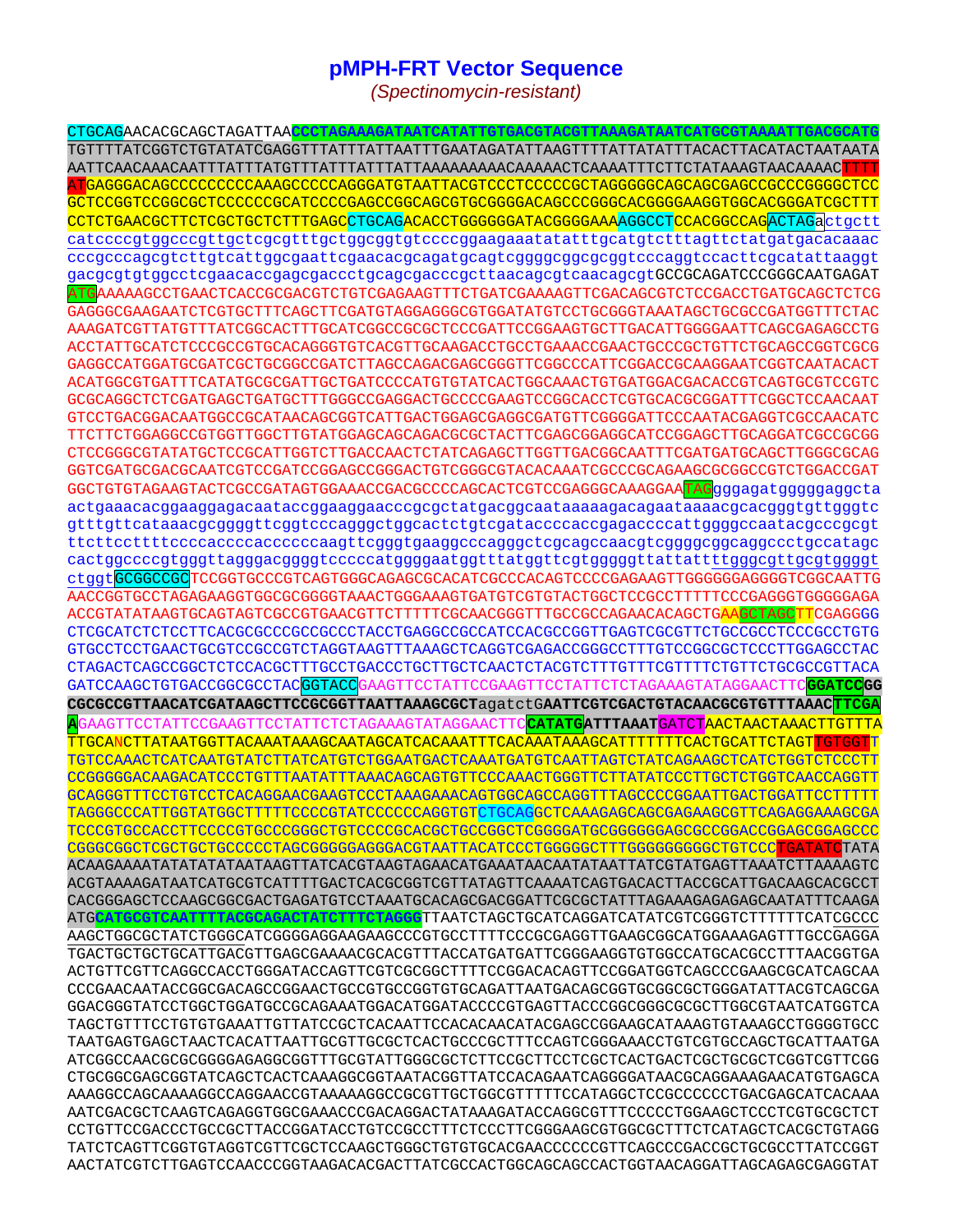GTAGGCGGTGCTACAGAGTTCTTGAAGTGGTGGCCTAACTACGGCTACACTAGAAGGACAGTATTTGGTATCTGCGCTCTGCTGAAG CCAGTTACCTTCGGAAAAAGAGTTGGTAGCTCTTGATCCGGCAAACAAACCACCGCTGGTAGCGGTGGTTTTTTTGTTTGCAAGCAG CAGATTACGCGCAGAAAAAAAGGATCTCAAGAAGATCCTTTGATCTTTTCTACGGGGTCTGACGCTCAGTGGAACGAAAACTCACGT TAAGGGATTTTGGTCATGAGATTATCAAAAAGGATCTTCACCTAGATCCTTTTAAATTAAAAATGAAGTTTTAAATCAATCTAAAGT ATATATGAGTAAACTTGGTCTGACAGTTACCAATGCTTAATCAGTGAGGCACCTATCTCAGCGATCTGTCTATTTCGTTCATCCATA GTTGCCTGACTCCCCGTCGTGTAGATAACTACGATACGGGAGGGCTTACCATCTGGCCCCAGTGCTGCAATGATACCGCGAGACCCA CGCTCACCGGCTCCAGATTTATCAGCAATAAACCAGCCAGCCGGAAGGGCCGAGCGCAGAAGTGGTCCTGCAACTTTATCCGCCTCC ATCCAGTCTATTAATTGTTGCCGGGAAGCTAGAGTAAGTAGTTCGCCAGTTAATAGTTTGCGCAACGTTGTTGCCATTGCTACAGGC ATCGTGGTGTCACGCTCGTCGTTTGGTATGGCTTCATTCAGCTCCGGTTCCCAACGATCAAGGCGAGTTACATGATCCCCCATGTTG TGCAAAAAAGCGGTTAGCTCCTTCGGTCCTCCGATCGTTGTCAGAAGTAAGTTGGCCGCAGTGTTATCACTCATGGTTATGGCAGCA CTGCATAATTCTCTTACTGTCATGCCATCCGTAAGATGCTTTTCTGTGACTGGTGAGTGTACCAGCCAGGACAGAAATGCCTCGACT TCGCTGCTACCCAAGGTTGCCGGGTGACGCACACCGTGGAAACGGATGAAGGCACGAACCCAGTGGACATAAGCCTGTTCGGTTCGT AAGCTGTAATGCAAGTAGCGT**ATG**CGCTCACGCAACTGGTCCAGAACCTTGACCGAACGCAGCGGTGGTAACGGCGCAGTGGCGGTT TTCATGGCTTGTTATGACTGTTTTTTTGGGGTACAGTCTATGCCTCGGGCATCCAAGCAGCAAGCGCGTTACGCCGTGGGTCGATGT TTGATGTTATGGAGCAGCAACGATGTTACGCAGCAGGGCAGTCGCCCTAAAACAAAGTTAAACATTATGAGGGAAGCGGTGATCGCC GAAGTATCGACTCAACTATCAGAGGTAGTTGGCGTCATCGAGCGCCATCTCGAACCGACGTTGCTGGCCGTACATTTGTACGGCTCC GCAGTGGATGGCGGCCTGAAGCCACACAGTGATATTGATTTGCTGGTTACGGTGACCGTAAGGCTTGATGAAACAACGCGGCGAGCT TTGATCAACGACCTTTTGGAAACTTCGGCTTCCCCTGGAGAGAGCGAGATTCTCCGCGCTGTAGAAGTCACCATTGTTGTGCACGAC GACATCATTCCGTGGCGTTATCCAGCTAAGCGCGAACTGCAATTTGGAGAATGGCAGCGCAATGACATTCTTGCAGGTATCTTCGAG CCAGCCACGATCGACATTGATCTGGCTATCTTGCTGACAAAAGCAAGAGAACATAGCGTTGCCTTGGTAGGTCCAGCGGCGGAGGAA CTCTTTGATCCGGTTCCTGAACAGGATCTATTTGAGGCGCTAAATGAAACCTTAACGCTATGGAACTCGCCGCCCGACTGGGCTGGC GATGAGCGAAATGTAGTGCTTACGTTGTCCCGCATTTGGTACAGCGCAGTAACCGGCAAAATCGCGCCGAAGGATGTCGCTGCCGAC TGGGCAATGGAGCGCCTGCCGGCCCAGTATCAGCCCGTCATACTTGAAGCTAGACAGGCTTATCTTGGACAAGAAGAAGATCGCTTG GCCTCGCGCGCAGATCAGTTGGAAGAATTTGTCCACTACGTGAAAGGCGAGATCACCAAGGTAGTCGGCAAATAACCCTCGAGCCAC CCA**TGA**CCAAAATCCCTTAACGTGAGTTA

## **Unique enzymes in pMPH-FRT**:

| BsiW I             | C`GTAC, G                    | 51   |
|--------------------|------------------------------|------|
| Spl I              | $C$ $GTAC$ , $G$             | 51   |
| Stu I              | AGG CCT                      | 498  |
| Sfi I              | GGCCN, NNN NGGCC 504         |      |
| --- -<br>Aat II    | G, ACGT `C                   | 812  |
| BsmB I             | CGTCTC 7/11                  | 853  |
| Sca I              | AGT   ACT                    | 1755 |
| Xcm I              | CCANNNN, N`NNNNTGG2096       |      |
| PpuM I             | RG`GWC, CY                   | 2115 |
| Not I              | GC `GGCC, GC                 | 2183 |
| Mun I              | C`AATT, G                    | 2258 |
| Age I              | A`CCGG, T                    | 2265 |
| Nhe I              | G`CTAG, C                    | 2423 |
| Bsu36 I            | CC`TNA, GG                   | 2472 |
| Kas I              | G`GCGC, C                    | 2715 |
| Nar I              | GG CG, CC                    | 2716 |
| Ehe I              | $GGC$ $GCC$                  | 2717 |
| Bbe I              | G, GCGC `C                   | 2719 |
| Acc65 I            | G`GTAC, C                    | 2724 |
| Asp718             | $G$ $GTAC$ , $C$             | 2724 |
| Kpn I              | G, GTAC `C                   | 2728 |
| BamH I             | G`GATC, C                    | 2778 |
| Asc I              | GG`CGCG, CC                  | 2785 |
| Hpa I              | GTT   AAC                    | 2794 |
| Cla I              | AT CG, AT                    | 2799 |
| HinD III           | A`AGCT, T                    | 2804 |
| Pac I              | TTA, AT`TAA                  | 2820 |
| Afe I              | AGC GCT                      | 2826 |
| Eco47 III          | AGC GCT                      | 2826 |
| Bgl II             | A`GATC, T                    | 2830 |
| Sal I              | G`TCGA, C                    | 2842 |
| Acc I              | GT `MK, AC                   | 2843 |
| Acc<br>BsrG I<br>T | T`GTAC, A                    | 2848 |
|                    |                              | 2863 |
| Xmn I              | CTTT   AAAC<br>GAANN   NNTTC | 2875 |
| Swa I              | ATTT   AAAT                  | 2931 |
| Bsp120<br>I.       | G`GGCC, C                    | 3310 |
| Apa I              | G, GGCC `C                   | 3314 |
| BstX I             | CCAN, NNNN`NTGG              | 3321 |
| ECOR V             | GAT ATC                      | 3561 |
| Sac I              | G, AGCT `C                   | 3752 |
| Nsi I              | A, TGCA`T                    | 3834 |
|                    | G, CATG`C                    | 3836 |
| Sph I<br>Msc I     | TGG   CCA                    | 4068 |
|                    | GCTCTTC 8/11                 | 4573 |
| Sap I<br>Ear I     | CTCTTC 7/10                  | 4573 |
| HgiE II            | ACCNNNNNNGGT -1/135268       |      |
| BspH I             | T`CATG, A                    | 5409 |
| Ahd I              | GACNN, N`NNGTC               | 5582 |
|                    |                              |      |

| Fsp I                           | TGC GCA            | 5804                                          |             |             |  |  |  |  |  |  |
|---------------------------------|--------------------|-----------------------------------------------|-------------|-------------|--|--|--|--|--|--|
| BstE II                         | G`GTNAC, C         | 6577                                          |             |             |  |  |  |  |  |  |
| Bcl I                           | T`GATC, A          | 6615                                          |             |             |  |  |  |  |  |  |
| Blp I                           | GC `TNA, GC        | 6726                                          |             |             |  |  |  |  |  |  |
| Esp I                           | GC `TNA, GC        | 6726                                          |             |             |  |  |  |  |  |  |
| PaeR7 I                         | C`TCGA, G          | 7213                                          |             |             |  |  |  |  |  |  |
| Xho I                           | C`TCGA, G          | 7213                                          |             |             |  |  |  |  |  |  |
| Number of enzymes = 56          |                    |                                               |             |             |  |  |  |  |  |  |
|                                 |                    |                                               |             |             |  |  |  |  |  |  |
|                                 |                    | The following enzymes do not cut in pMPH-FRT: |             |             |  |  |  |  |  |  |
| Afl II                          | Avr II             | Bbs I                                         | Bbv II      | BsaB I      |  |  |  |  |  |  |
| BseR I                          | Bsp1286 I          | Bst1107 I                                     | Eco72 I     | Fse I       |  |  |  |  |  |  |
| Nru I                           | PflM I             | Pml I                                         | SnaB I      | Spe I       |  |  |  |  |  |  |
| pMPH-FRT: sites sorted by name: |                    |                                               |             |             |  |  |  |  |  |  |
| Aat II                          | (1)<br>812         |                                               |             |             |  |  |  |  |  |  |
| Acc I                           | (1)<br>2843        |                                               |             |             |  |  |  |  |  |  |
| Acc65 I                         | (1)<br>2724        |                                               |             |             |  |  |  |  |  |  |
| Aci I                           | (92)<br>315        | 336                                           | 348         | 370         |  |  |  |  |  |  |
|                                 | 393                | 555                                           | 612         | 662         |  |  |  |  |  |  |
|                                 | 667                | 738                                           | 762         | 804         |  |  |  |  |  |  |
|                                 | 928                | 993                                           | 1060        | 1110        |  |  |  |  |  |  |
|                                 | 1130               | 1154                                          | 1176        | 1196        |  |  |  |  |  |  |
|                                 | 1373               | 1411                                          | 1421        | 1534        |  |  |  |  |  |  |
|                                 | 1562               | 1564                                          | 1585        | 1714        |  |  |  |  |  |  |
|                                 | 1724               | 1864                                          | 1930        | 1997        |  |  |  |  |  |  |
|                                 | 2070               | 2182                                          | 2186        | 2287        |  |  |  |  |  |  |
|                                 | 2324               | 2404                                          | 2460        | 2463        |  |  |  |  |  |  |
|                                 | 2478               | 2509                                          | 2516        | 2543        |  |  |  |  |  |  |
|                                 | 2810               | 2812                                          | 3428        | 3451        |  |  |  |  |  |  |
|                                 | 3473               | 3485                                          | 3506        | 3690        |  |  |  |  |  |  |
|                                 | 3723               | 3757                                          | 3965        | 3978        |  |  |  |  |  |  |
|                                 | 4127               | 4234                                          | 4239        | 4287        |  |  |  |  |  |  |
|                                 | 4324               | 4379                                          | 4482        | 4538        |  |  |  |  |  |  |
|                                 | 4548               | 4572                                          | 4615        | 4622        |  |  |  |  |  |  |
|                                 | 4643               | 4734                                          | 4762        | 4889        |  |  |  |  |  |  |
|                                 | 4908               | 5029                                          | 5139        | 5274        |  |  |  |  |  |  |
|                                 | 5283               | 5645                                          | 5736        | 5927        |  |  |  |  |  |  |
|                                 | 5973               | 6240                                          | 6260        | 6428        |  |  |  |  |  |  |
|                                 | 6525               | 6537                                          | 6604        | 6667        |  |  |  |  |  |  |
|                                 | 6863               | 6866                                          | 6944        | 6991        |  |  |  |  |  |  |
| Afe I                           | 2826<br>(1)        |                                               |             |             |  |  |  |  |  |  |
| Afl III                         | (3)<br>699         | 2854                                          | 4689        |             |  |  |  |  |  |  |
| Age I                           | (1)<br>2265        |                                               |             |             |  |  |  |  |  |  |
| Aha II                          | (4)<br>809         | 1777                                          | 2716        | 6471        |  |  |  |  |  |  |
| Ahd I                           | (1)<br>5582        |                                               |             |             |  |  |  |  |  |  |
| Alu I                           | (33)<br>16<br>1324 | 865<br>1549                                   | 897<br>1614 | 939<br>1643 |  |  |  |  |  |  |
|                                 | 2417               | 2423                                          | 2427        | 2565        |  |  |  |  |  |  |
|                                 |                    |                                               |             |             |  |  |  |  |  |  |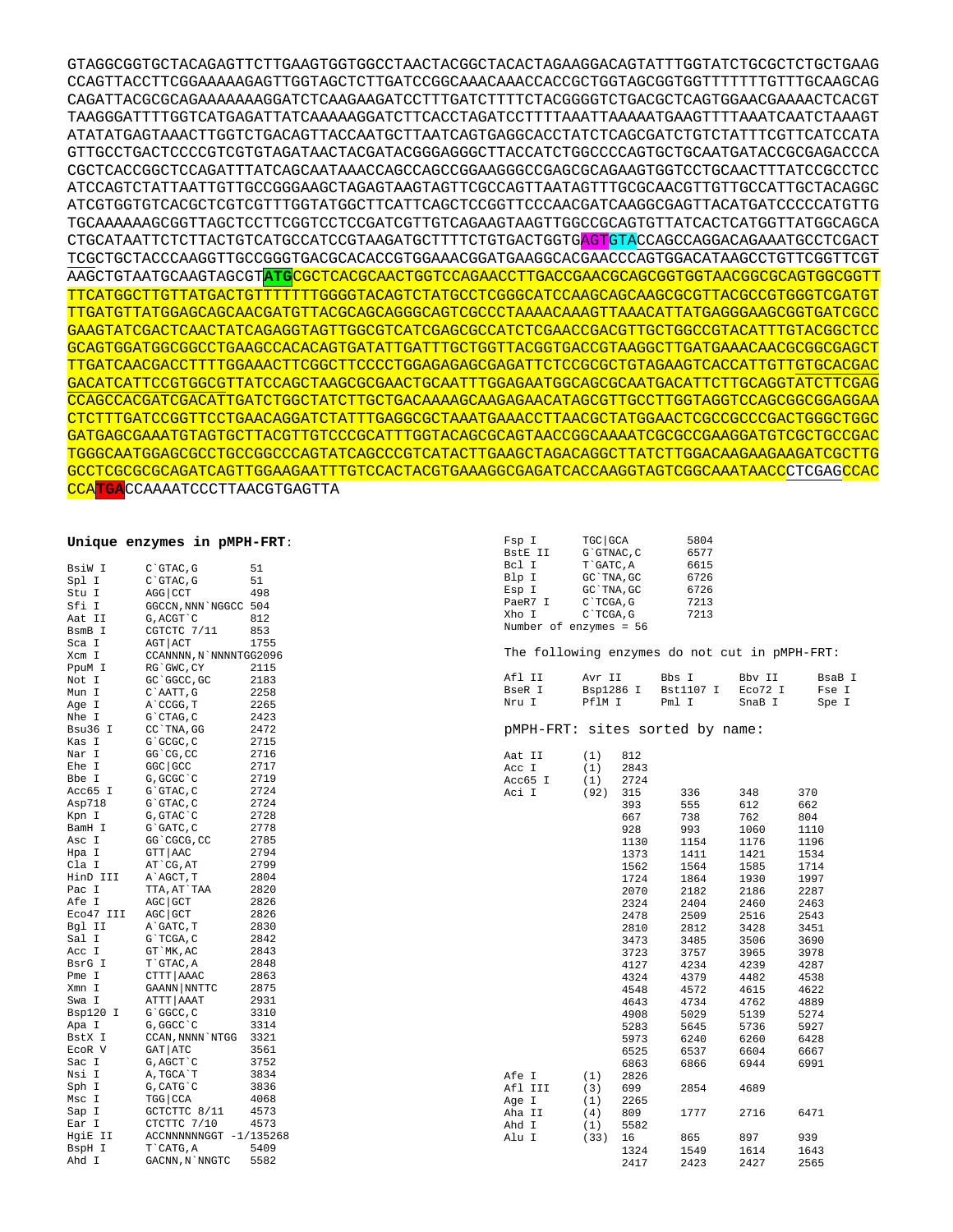|                  |             | 2706         | 2806         | 3116         | 3750         |                   |            | 762          | 863          | 940          | 993          |
|------------------|-------------|--------------|--------------|--------------|--------------|-------------------|------------|--------------|--------------|--------------|--------------|
|                  |             | 3876         | 3919         | 4354         | 4449         |                   |            | 1121         | 1152         | 1155         | 1411         |
|                  |             | 4513         | 4631         | 4857         | 4947         |                   |            | 1514         | 1562         | 1565         | 1641         |
|                  |             | 4993         | 5250         | 5771         | 5871         |                   |            | 1725         | 2056         | 2071         | 2183         |
|                  |             | 5934         | 6181         | 6611         | 6725         |                   |            | 2186         | 2404         | 2463         | 2478         |
| Alw I            | (18)        | 7097<br>434  | 762          | 1245         | 1563         |                   |            | 2509<br>3486 | 3269<br>3493 | 3368<br>3496 | 3435<br>3758 |
|                  |             | 1672         | 2694         | 2774         | 2785         |                   |            | 3877         | 3979         | 4010         | 4013         |
|                  |             | 3388         | 3892         | 5251         | 5337         |                   |            | 4128         | 4240         | 4287         | 4514         |
|                  |             | 5337         | 5434         | 5435         | 5899         |                   |            | 4595         | 4613         | 4616         | 4734         |
|                  |             | 6876         | 6905         |              |              |                   |            | 4889         | 5032         | 5097         | 5100         |
| AlwN I           | (2)         | 2079         | 5105         |              |              |                   |            | 5306         | 5634         | 5973         | 6000         |
| Apa I            | (1)         | 3314         |              |              |              |                   |            | 6095         | 6238         | 6323         | 6367         |
| ApaL I<br>Apo I  | (4)<br>(7)  | 1065<br>175  | 1367<br>233  | 5003<br>635  | 6692<br>1028 |                   |            | 6383<br>6864 | 6538<br>6944 | 6605<br>7041 | 6755         |
|                  |             | 2836         | 3000         | 7160         |              | Bsp120 I          | (1)        | 3310         |              |              |              |
| Asc I            | (1)         | 2785         |              |              |              | BspH I            | (1)        | 5409         |              |              |              |
| Ase I            | (5)         | 122          | 4225         | 4460         | 4519         | BspM I            | (2)        | 1098         | 6764         |              |              |
|                  |             | 5754         |              |              |              | BspM II           | (5)        | 1006         | 1543         | 1679         | 4135         |
| Asp718           | (1)         | 2724         |              |              |              |                   |            | 4147         |              |              |              |
| Ava I            | (11)        | 339          | 377          | 403          | 770          | Bsr I             | (21)       | 1270         | 1435         | 2095         | 2300         |
|                  |             | 2232<br>3480 | 2334<br>6309 | 3416<br>7213 | 3442         |                   |            | 2321<br>4490 | 3187<br>5096 | 3297<br>5109 | 4118<br>5223 |
| Ava II           | (12)        | 355          | 669          | 676          | 1193         |                   |            | 5629         | 5747         | 5790         | 6057         |
|                  |             | 1734         | 1939         | 2115         | 3465         |                   |            | 6152         | 6217         | 6955         | 7051         |
|                  |             | 5720         | 5942         | 6216         | 6857         |                   |            | 7073         |              |              |              |
| BamH I           | (1)         | 2778         |              |              |              | BsrB I            | (7)        | 350          | 1176         | 1534         | 2188         |
| Ban I            | (8)         | 1359         | 2193         | 2268         | 2524         |                   |            | 3473         | 4381         | 4622         |              |
|                  |             | 2715         | 2724         | 4433         | 5530         | BsrD I            | (5)        | 782          | 5643         | 5817         | 6766         |
| Ban II           | (6)         | 347<br>3480  | 2053<br>3752 | 2439         | 3314         |                   |            | 7059<br>2848 |              |              |              |
| Bbe I            | (1)         | 2719         |              |              |              | BsrG I<br>BssH II | (1)<br>(3) | 2785         | 4328         | 7141         |              |
| Bbv I            | (21)        | 25           | 337          | 340          | 398          | BssS I            | (3)        | 885          | 1364         | 4862         |              |
|                  |             | 742          | 874          | 1132         | 1525         | BstB I            | (2)        | 639          | 2869         |              |              |
|                  |             | 1652         | 2067         | 3280         | 3379         | BstE II           | (1)        | 6577         |              |              |              |
|                  |             | 5108         | 5111         | 5317         | 6011         | BstN I            | (17)       | 291          | 477          | 674          | 1944         |
|                  |             | 6249         | 6334         | 6378         | 6394         |                   |            | 2047         | 3215         | 3273         | 3345         |
|                  |             | 6766         |              |              |              |                   |            | 3531         | 4109         | 4276         | 4429         |
| Bcl I<br>Bcn I   | (1)<br>(20) | 6615<br>341  | 342          | 405          | 406          |                   |            | 4717<br>6648 | 4838         | 4851         | 6071         |
|                  |             | 565          | 772          | 773          | 1572         | BstU I            | (38)       | 545          | 667          | 701          | 806          |
|                  |             | 1688         | 2580         | 3136         | 3285         |                   |            | 995          | 1130         | 1241         | 1307         |
|                  |             | 3418         | 3419         | 3482         | 3483         |                   |            | 1373         | 1522         | 1564         | 1724         |
|                  |             | 4322         | 5070         | 5766         | 6113         |                   |            | 1866         | 1930         | 1999         | 2287         |
| Bfa I            | (19)        | 17           | 28           | 318          | 513          |                   |            | 2456         | 2501         | 2787         | 2812         |
|                  |             | 2273         | 2424         | 2550         | 2612         |                   |            | 2856         | 3690         | 3796         | 3967         |
|                  |             | 2758         | 2828         | 2902         | 3035         |                   |            | 4127         | 4330         | 4536         | 4538         |
|                  |             | 3503<br>5437 | 3862<br>5772 | 3873<br>7098 | 5184         |                   |            | 4736<br>6604 | 5317<br>6669 | 5647<br>6732 | 6331<br>7025 |
| Bgl I            | (3)         | 504          | 5702         | 7049         |              |                   |            | 7141         | 7143         |              |              |
| Bgl II           | (1)         | 2830         |              |              |              | BstX I            | (1)        | 3321         |              |              |              |
| Blp I            | (1)         | 6726         |              |              |              | BstY I            | (9)        | 766          | 2698         | 2778         | 2830         |
| Bpm I            | (4)         | 1453         | 1507         | 5652         | 6669         |                   |            | 5330         | 5341         | 5427         | 5439         |
| Bsa I            | (4)         | 1967         | 2568         | 3130         | 5643         |                   |            | 6898         |              |              |              |
| BsaA I           | (3)         | 3599<br>809  | 3657<br>1777 | 7174<br>2716 | 6471         | Bsu36 I           | (1)        | 2472<br>333  | 384          | 391          | 467          |
| BsaH I<br>BsaJ I | (4)<br>(45) | 289          | 290          | 339          | 340          | Cac8 I            | (47)       | 543          | 553          | 759          | 1110         |
|                  |             | 403          | 476          | 502          | 529          |                   |            | 1311         | 1371         | 1551         | 1714         |
|                  |             | 562          | 672          | 770          | 1137         |                   |            | 1950         | 1997         | 2053         | 2075         |
|                  |             | 1338         | 1493         | 1562         | 1793         |                   |            | 2425         | 2439         | 2460         | 2623         |
|                  |             | 1942         | 1943         | 2045         | 2046         |                   |            | 2651         | 2787         | 3356         | 3432         |
|                  |             | 2098         | 2121         | 2335         | 2599         |                   |            | 3439         | 3490         | 3737         | 3834         |
|                  |             | 2810<br>3416 | 3134<br>3479 | 3282<br>3480 | 3343<br>3529 |                   |            | 3921<br>4482 | 4075<br>4511 | 4326<br>4620 | 4330<br>4706 |
|                  |             | 3530         | 3997         | 4108         | 4428         |                   |            | 4743         | 5303         | 5694         | 6327         |
|                  |             | 4849         | 6102         | 6125         | 6308         |                   |            | 6504         | 6609         | 6789         | 6958         |
|                  |             | 6339         | 6646         | 6710         | 6849         |                   |            | 7064         | 7068         | 7143         |              |
|                  |             | 7191         |              |              |              | Cfr10 I           | (12)       | 382          | 1123         | 2265         | 2489         |
| BsaW I           | (14)        | 352          | 1006         | 1543         | 1679         |                   |            | 2621         | 2712         | 3437         | 4188         |
|                  |             | 1852         | 2190         | 2265         | 3467         |                   |            | 4212         | 5662         | 7013         | 7066         |
|                  |             | 4135         | 4147         | 4895         | 5042         | Cla I             | (1)        | 2799         |              |              |              |
| Bsg I            | (2)         | 5873<br>2383 | 6883<br>4239 |              |              | Csp6 I            | (11)       | 52<br>2725   | 1701<br>2849 | 1754<br>6063 | 2315<br>6296 |
| BsiC I           | (2)         | 639          | 2869         |              |              |                   |            | 6509         | 6517         | 7000         |              |
| BsiE I           | (11)        | 993          | 1128         | 1149         | 1158         | Dde I             | (9)        | 1163         | 2472         | 2566         | 2617         |
|                  |             | 1728         | 2186         | 3694         | 4605         |                   |            | 3764         | 4964         | 5373         | 5539         |
|                  |             | 5029         | 5952         | 6798         |              |                   |            | 6726         |              |              |              |
| BsiHKA I         | (5)         | 1069         | 1371         | 3752         | 5007         | Dpn I             | (34)       | 429          | 768          | 830          | 963          |
|                  |             | 6696         |              |              |              |                   |            | 1148         | 1161         | 1251         | 1558         |
| BsiW I<br>Bsm I  | (1)         | 51<br>3030   | 3834         |              |              |                   |            | 1678<br>2937 | 2700<br>3394 | 2780<br>3887 | 2832<br>5257 |
| BsmA I           | (2)<br>(6)  | 852          | 1839         | 1968         | 2569         |                   |            | 5332         | 5343         | 5351         | 5429         |
|                  |             | 3129         | 5644         |              |              |                   |            | 5441         | 5546         | 5887         | 5905         |
| BsmB I           | (1)         | 853          |              |              |              |                   |            | 5951         | 6434         | 6617         | 6797         |
| BsmF I           | (16)        | 281          | 291          | 410          | 545          |                   |            | 6807         | 6882         | 6900         | 7128         |
|                  |             | 655          | 1702         | 1925         | 2101         |                   |            | 7149         | 7187         |              |              |
|                  |             | 2122         | 2214         | 3152         | 3235         | DpnII             | (34)       | 427          | 766          | 828          | 961          |
|                  |             | 3409         | 3528         | 3538         | 6973         |                   |            | 1146         | 1159         | 1249         | 1556         |
| BsoF I           | $(67)$ 14   | 387          | 326<br>454   | 329<br>663   | 336<br>731   |                   |            | 1676<br>2935 | 2698<br>3392 | 2778<br>3885 | 2830<br>5255 |
|                  |             |              |              |              |              |                   |            |              |              |              |              |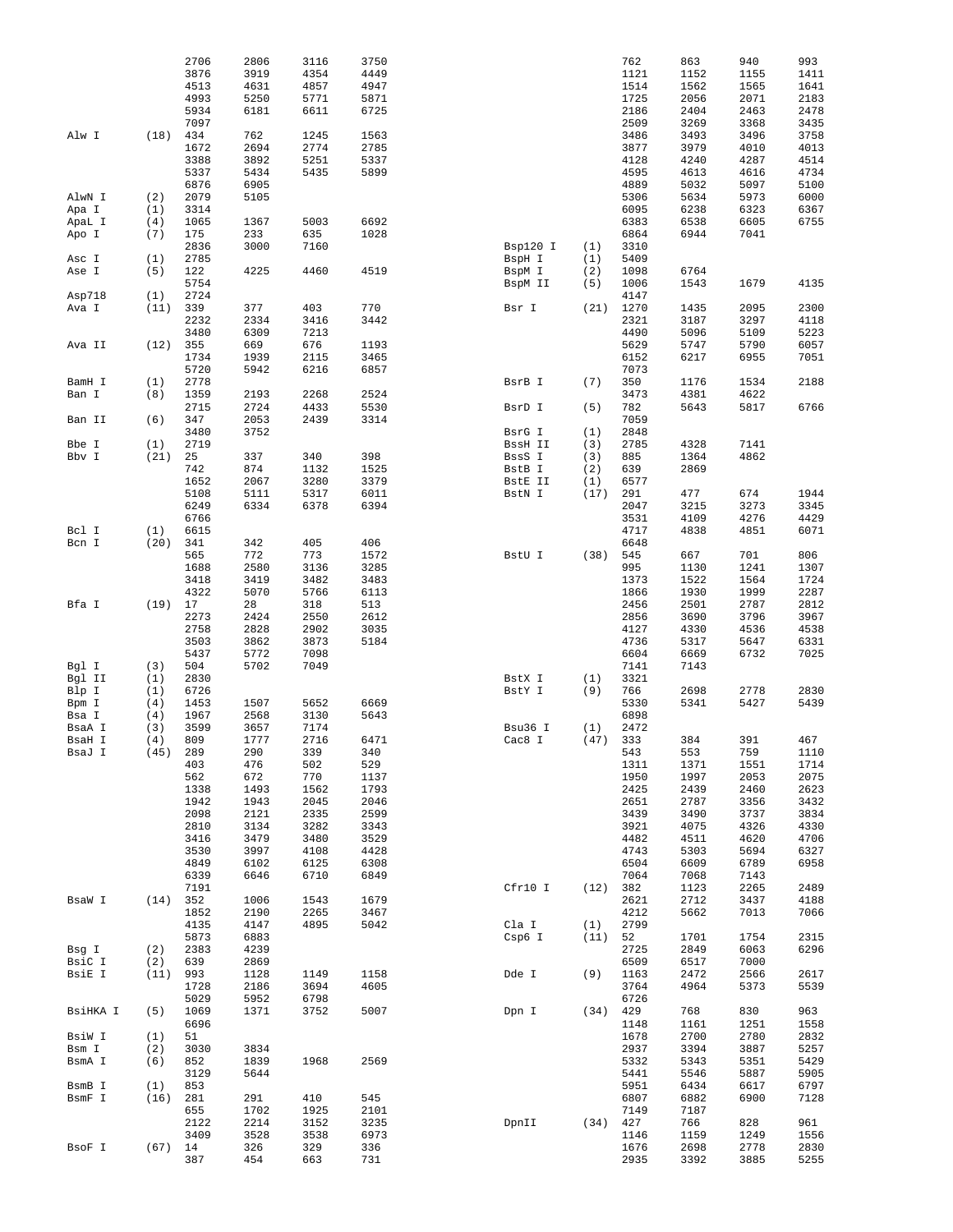|                     |             | 5330<br>5439<br>5949 | 5341<br>5544<br>6432 | 5349<br>5885<br>6615 | 5427<br>5903<br>6795 |                |            | 5805<br>6483<br>6913 | 6204<br>6671<br>7007 | 6254<br>6732<br>7027 | 6331<br>6759<br>7062 |
|---------------------|-------------|----------------------|----------------------|----------------------|----------------------|----------------|------------|----------------------|----------------------|----------------------|----------------------|
|                     |             | 6805<br>7147         | 6880<br>7185         | 6898                 | 7126                 | HinC II        | (5)        | 7143<br>752          | 7145<br>1621         | 2794                 | 2844                 |
| Dra I               | (6)         | 2561<br>5448         | 2863<br>5467         | 2931                 | 3164                 | Hind II        | (5)        | 3211<br>752          | 1621                 | 2794                 | 2844                 |
| Dra III             | (5)         | 1073<br>7174         | 1366                 | 6126                 | 6554                 | HinD III       | (1)        | 3211<br>2804         |                      |                      |                      |
| Drd I               | (4)         | 1289                 | 1670                 | 3768                 | 4797                 | Hinf I         | (18)       | 881                  | 1003                 | 1203                 | 1454                 |
| Dsa I               | (11)        | 502                  | 529                  | 1137                 | 1493                 |                |            | 2496                 | 2615                 | 3085                 | 3297                 |
|                     |             | 1562                 | 2098                 | 2121                 | 2810                 |                |            | 3683                 | 3791                 | 4052                 | 4524                 |
| Eae I               | (10)        | 6125<br>505          | 6339<br>990          | 6710<br>1155         | 1408                 |                |            | 4589<br>6448         | 4664<br>6661         | 5060                 | 5577                 |
|                     |             | 1725                 | 2183                 | 4066                 | 4528                 | HinI I         | (4)        | 809                  | 1777                 | 2716                 | 6471                 |
|                     |             | 5970                 | 6504                 |                      |                      | HinP I         | (50)       | 361                  | 665                  | 942                  | 995                  |
| Eag I               | (4)         | 990                  | 1155                 | 1725                 | 2183                 |                |            | 1239                 | 1307                 | 1522                 | 1649                 |
| Ear I<br>Eco47 III  | (1)<br>(1)  | 4573<br>2826         |                      |                      |                      |                |            | 1722<br>2456         | 1866<br>2593         | 2213<br>2688         | 2285<br>2716         |
| Eco57 I             | (3)         | 2438                 | 5236                 | 6562                 |                      |                |            | 2785                 | 2787                 | 2825                 | 3460                 |
| ECON I              | (3)         | 2276                 | 2471                 | 3305                 |                      |                |            | 3796                 | 3923                 | 4166                 | 4242                 |
| Eco0109 I<br>ECOR I | (3)         | 2076<br>635          | 2115<br>1028         | 3310<br>2836         |                      |                |            | 4328<br>4564         | 4330<br>4597         | 4471<br>4867         | 4536<br>4934         |
| ECOR II             | (3)<br>(17) | 289                  | 475                  | 672                  | 1942                 |                |            | 5034                 | 5208                 | 5317                 | 5710                 |
|                     |             | 2045                 | 3213                 | 3271                 | 3343                 |                |            | 5803                 | 6202                 | 6252                 | 6329                 |
|                     |             | 3529                 | 4107                 | 4274                 | 4427                 |                |            | 6481                 | 6669                 | 6730                 | 6757                 |
|                     |             | 4715<br>6646         | 4836                 | 4849                 | 6069                 |                |            | 6911<br>7141         | 7005<br>7143         | 7025                 | 7060                 |
| ECOR V              | (1)         | 3561                 |                      |                      |                      | Hpa I          | (1)        | 2794                 |                      |                      |                      |
| Ehe I               | (1)         | 2717                 |                      |                      |                      | Hpa II         | (49)       | 340                  | 353                  | 358                  | 383                  |
| Esp I               | (1)         | 6726                 |                      |                      |                      |                |            | 404                  | 564                  | 771                  | 1007                 |
| Fnu4H I             | (67)        | 14<br>387            | 326<br>454           | 329<br>663           | 336<br>731           |                |            | 1124<br>1680         | 1357<br>1686         | 1544<br>1853         | 1570<br>2191         |
|                     |             | 762                  | 863                  | 940                  | 993                  |                |            | 2266                 | 2490                 | 2578                 | 2590                 |
|                     |             | 1121                 | 1152                 | 1155                 | 1411                 |                |            | 2622                 | 2713                 | 2782                 | 3134                 |
|                     |             | 1514                 | 1562                 | 1565                 | 1641                 |                |            | 3284                 | 3417                 | 3438                 | 3463                 |
|                     |             | 1725<br>2186         | 2056<br>2404         | 2071<br>2463         | 2183<br>2478         |                |            | 3468<br>4189         | 3481<br>4199         | 4136<br>4213         | 4148<br>4321         |
|                     |             | 2509                 | 3269                 | 3368                 | 3435                 |                |            | 4407                 | 4896                 | 5043                 | 5069                 |
|                     |             | 3486                 | 3493                 | 3496                 | 3758                 |                |            | 5259                 | 5663                 | 5697                 | 5764                 |
|                     |             | 3877                 | 3979                 | 4010                 | 4013                 |                |            | 5874                 | 6111                 | 6884                 | 7014                 |
|                     |             | 4128<br>4595         | 4240<br>4613         | 4287<br>4616         | 4514<br>4734         | Hph I          | (12)       | 7067<br>706          | 794                  | 2048                 | 4097                 |
|                     |             | 4889                 | 5032                 | 5097                 | 5100                 |                |            | 5426                 | 5653                 | 6067                 | 6125                 |
|                     |             | 5306                 | 5634                 | 5973                 | 6000                 |                |            | 6441                 | 6588                 | 6674                 | 7181                 |
|                     |             | 6095<br>6383         | 6238<br>6538         | 6323<br>6605         | 6367<br>6755         | Kas I<br>Kpn I | (1)<br>(1) | 2715<br>2728         |                      |                      |                      |
|                     |             | 6864                 | 6944                 | 7041                 |                      | Mae I          | (19)       | 17                   | 28                   | 318                  | 513                  |
| Fok I               | (19)        | 307                  | 359                  | 510                  | 1154                 |                |            | 2273                 | 2424                 | 2550                 | 2612                 |
|                     |             | 1527                 | 2468                 | 3133                 | 3460                 |                |            | 2758                 | 2828                 | 2902                 | 3035                 |
|                     |             | 3512<br>5548         | 4014<br>5729         | 4163<br>6016         | 4295<br>6148         |                |            | 3503<br>5437         | 3862<br>5772         | 3873<br>7098         | 5184                 |
|                     |             | 6301                 | 6545                 | 7046                 |                      | Mae II         | (20)       | 50                   | 54                   | 304                  | 809                  |
| Fsp I               | (1)         | 5804                 |                      |                      |                      |                |            | 1079                 | 2062                 | 2380                 | 2663                 |
| Gdi II              | (13)        | 506<br>1156          | 989<br>1407          | 991<br>1724          | 1154<br>1726         |                |            | 3517<br>4038         | 3598<br>4255         | 3656<br>5392         | 4021<br>5808         |
|                     |             | 2182                 | 2184                 | 4529                 | 5969                 |                |            | 6497                 | 6983                 | 7173                 | 7242                 |
|                     |             | 6503                 |                      |                      |                      | Mae III        | $(26)$ 46  |                      | 248                  | 695                  | 1075                 |
| Gsu I               | (4)         | 1452                 | 1506                 | 5653                 | 6668                 |                |            | 2692                 | 2708                 | 2974                 | 3652                 |
| Hae I               | (9)         | 498<br>4104          | 708<br>4704          | 1136<br>4715         | 4068<br>5167         |                |            | 3712<br>5224         | 4315<br>5507         | 5045<br>5838         | 5108<br>5896         |
|                     |             | 7136                 |                      |                      |                      |                |            | 6049                 | 6114                 | 6245                 | 6332                 |
| Hae II              | (12)        | 364                  | 2596                 | 2719                 | 2828                 |                |            | 6376                 | 6571                 | 6577                 | 6679                 |
|                     |             | 3463                 | 3926                 | 4245                 | 4567                 |                |            | 7009                 | 7247                 |                      |                      |
| Hae III             | (34)        | 4937<br>498          | 6484<br>507          | 6914<br>534          | 7063<br>708          | Mbo I          | (34)       | 427<br>1146          | 766<br>1159          | 828<br>1249          | 961<br>1556          |
|                     |             | 992                  | 1136                 | 1157                 | 1185                 |                |            | 1676                 | 2698                 | 2778                 | 2830                 |
|                     |             | 1337                 | 1410                 | 1492                 | 1727                 |                |            | 2935                 | 3392                 | 3885                 | 5255                 |
|                     |             | 1987<br>2185         | 2044<br>2477         | 2077<br>2582         | 2095<br>3312         |                |            | 5330<br>5439         | 5341<br>5544         | 5349<br>5885         | 5427<br>5903         |
|                     |             | 4068                 | 4104                 | 4530                 | 4704                 |                |            | 5949                 | 6432                 | 6615                 | 6795                 |
|                     |             | 4715                 | 4733                 | 5167                 | 5625                 |                |            | 6805                 | 6880                 | 6898                 | 7126                 |
|                     |             | 5705                 | 5972                 | 6506                 | 6540                 |                |            | 7147                 | 7185                 |                      |                      |
| Hga I               | (16)        | 7070<br>89           | 7136<br>609          | 706                  | 738                  | Mbo II         | (15)       | 231<br>1475          | 578<br>1997          | 889<br>2882          | 1472<br>3956         |
|                     |             | 836                  | 1288                 | 1527                 | 1672                 |                |            | 4561                 | 5350                 | 5423                 | 6773                 |
|                     |             | 1784                 | 2529                 | 3663                 | 3826                 |                |            | 7132                 | 7135                 | 7168                 |                      |
|                     |             | 4799                 | 5377                 | 6125                 | 6461                 | Mlu I          | (2)        | 699                  | 2854                 |                      |                      |
| HgiA I              | (5)         | 1069<br>6696         | 1371                 | 3752                 | 5007                 | Mme I          | (5)        | 875<br>7135          | 1409                 | 4903                 | 5087                 |
| HgiE II             | (1)         | 5268                 |                      |                      |                      | Mnl I          | (48)       | 103                  | 258                  | 318                  | 446                  |
| Hha I               | (50)        | 363                  | 667                  | 944                  | 997                  |                |            | 508                  | 718                  | 865                  | 902                  |
|                     |             | 1241                 | 1309                 | 1524                 | 1651                 |                |            | 1126                 | 1333                 | 1372                 | 1432                 |
|                     |             | 1724<br>2458         | 1868<br>2595         | 2215<br>2690         | 2287<br>2718         |                |            | 1459<br>1815         | 1482<br>2241         | 1530<br>2330         | 1788<br>2425         |
|                     |             | 2787                 | 2789                 | 2827                 | 3462                 |                |            | 2467                 | 2521                 | 2537                 | 3244                 |
|                     |             | 3798                 | 3925                 | 4168                 | 4244                 |                |            | 3377                 | 3505                 | 3749                 | 3935                 |
|                     |             | 4330<br>4566         | 4332<br>4599         | 4473<br>4869         | 4538<br>4936         |                |            | 3962<br>4587         | 3992<br>4797         | 4256<br>4870         | 4538<br>5121         |
|                     |             | 5036                 | 5210                 | 5319                 | 5712                 |                |            | 5521                 | 5602                 | 5748                 | 5954                 |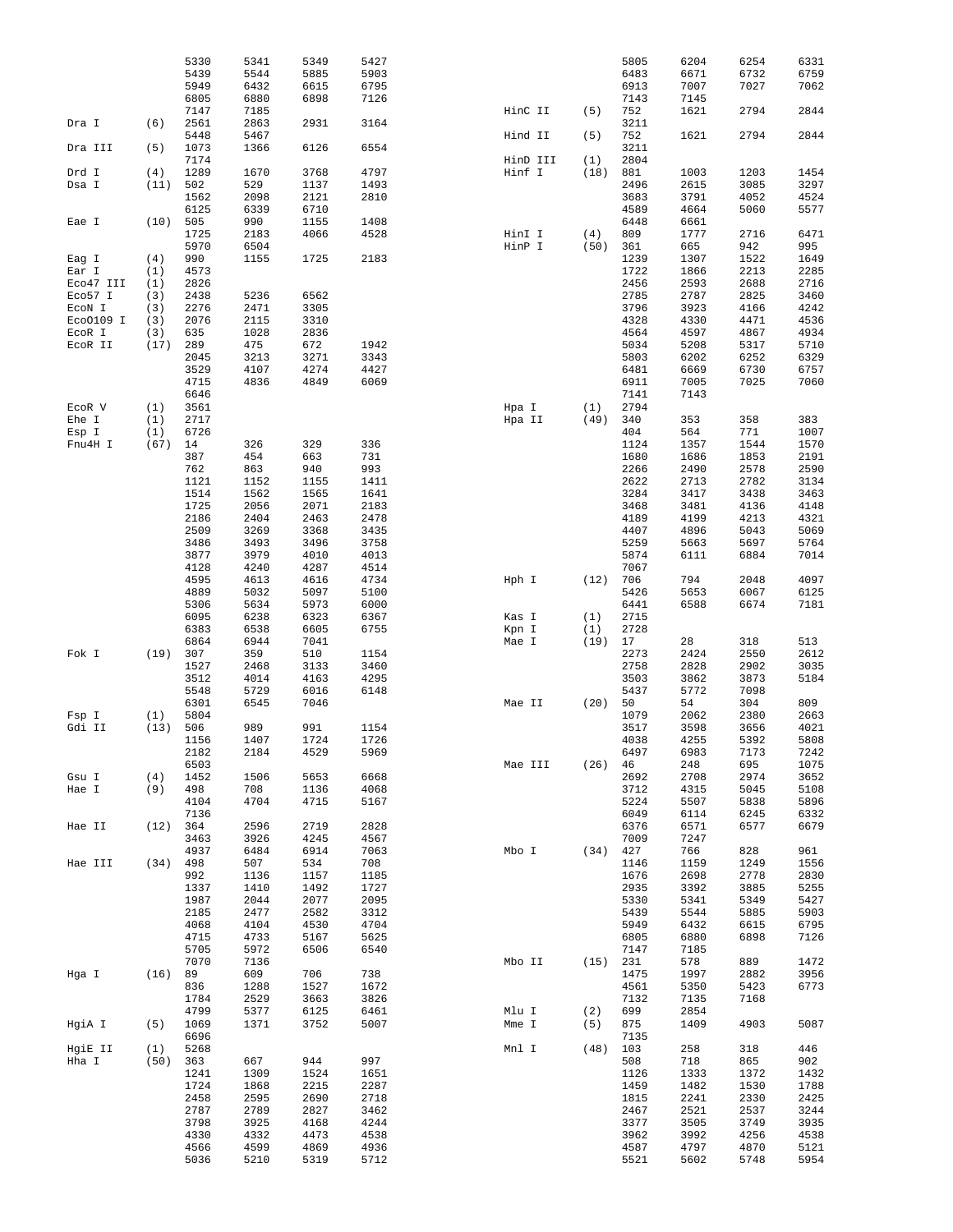|           |      | 6093 | 6317 | 6414 | 6454 | Sap I     | (1)  | 4573 |      |      |      |
|-----------|------|------|------|------|------|-----------|------|------|------|------|------|
|           |      | 6862 | 6901 | 7146 | 7221 | Sau3A I   | (34) | 427  | 766  | 828  | 961  |
| Msc I     | (1)  | 4068 |      |      |      |           |      | 1146 | 1159 | 1249 | 1556 |
| Mse I     | (32) | 22   | 57   | 122  | 138  |           |      | 1676 | 2698 | 2778 | 2830 |
|           |      | 212  | 691  | 742  | 2560 |           |      | 2935 | 3392 | 3885 | 5255 |
|           |      | 2793 | 2816 | 2820 | 2862 |           |      | 5330 | 5341 | 5349 | 5427 |
|           |      | 2930 | 3156 | 3163 | 3640 |           |      | 5439 | 5544 | 5885 | 5903 |
|           |      | 3647 | 3868 | 4081 | 4225 |           |      | 5949 | 6432 | 6615 | 6795 |
|           |      | 4460 | 4519 | 5395 | 5447 |           |      | 6805 | 6880 | 6898 | 7126 |
|           |      |      |      |      |      |           |      |      |      |      |      |
|           |      | 5452 | 5466 | 5519 | 5754 |           |      | 7147 | 7185 |      |      |
|           |      | 5793 | 6410 | 6926 | 7239 | Sau96 I   | (25) | 355  | 533  | 669  | 676  |
| Msl I     | (5)  | 528  | 3319 | 5834 | 5993 |           |      | 1184 | 1193 | 1335 | 1734 |
|           |      | 6689 |      |      |      |           |      | 1939 | 1985 | 2043 | 2076 |
| Msp I     | (49) | 340  | 353  | 358  | 383  |           |      | 2094 | 2115 | 2580 | 3310 |
|           |      | 404  | 564  | 771  | 1007 |           |      | 3311 | 3465 | 5624 | 5703 |
|           |      | 1124 | 1357 | 1544 | 1570 |           |      | 5720 | 5942 | 6216 | 6857 |
|           |      | 1680 | 1686 | 1853 | 2191 |           |      | 7069 |      |      |      |
|           |      | 2266 | 2490 | 2578 | 2590 | Sca I     | (1)  | 1755 |      |      |      |
|           |      | 2622 | 2713 | 2782 | 3134 | ScrF I    | (37) | 291  | 340  | 341  | 404  |
|           |      | 3284 | 3417 | 3438 | 3463 |           |      | 405  | 477  | 564  | 674  |
|           |      | 3468 | 3481 | 4136 | 4148 |           |      | 771  | 772  | 1571 | 1687 |
|           |      | 4189 | 4199 | 4213 | 4321 |           |      | 1944 | 2047 | 2579 | 3135 |
|           |      |      |      |      |      |           |      |      |      |      |      |
|           |      | 4407 | 4896 | 5043 | 5069 |           |      | 3215 | 3273 | 3284 | 3345 |
|           |      | 5259 | 5663 | 5697 | 5764 |           |      | 3417 | 3418 | 3481 | 3482 |
|           |      | 5874 | 6111 | 6884 | 7014 |           |      | 3531 | 4109 | 4276 | 4321 |
|           |      | 7067 |      |      |      |           |      | 4429 | 4717 | 4838 | 4851 |
| MspAl I   | (11) | 1112 | 1421 | 1564 | 2417 |           |      | 5069 | 5765 | 6071 | 6112 |
|           |      | 2812 | 4234 | 4513 | 5031 |           |      | 6648 |      |      |      |
|           |      | 5276 | 6240 | 6863 |      | Sec I     | (45) | 289  | 290  | 339  | 340  |
| Mun I     | (1)  | 2258 |      |      |      |           |      | 403  | 476  | 502  | 529  |
| Nae I     | (4)  | 384  | 2623 | 3439 | 7068 |           |      | 562  | 672  | 770  | 1137 |
| Nar I     | (1)  | 2716 |      |      |      |           |      | 1338 | 1493 | 1562 | 1793 |
| Nci I     | (20) | 340  | 341  | 404  | 405  |           |      | 1942 | 1943 | 2045 | 2046 |
|           |      | 564  | 771  | 772  | 1571 |           |      | 2098 | 2121 | 2335 | 2599 |
|           |      | 1687 | 2579 | 3135 |      |           |      | 2810 |      | 3282 | 3343 |
|           |      |      |      |      | 3284 |           |      |      | 3134 |      |      |
|           |      | 3417 | 3418 | 3481 | 3482 |           |      | 3416 | 3479 | 3480 | 3529 |
|           |      | 4321 | 5069 | 5765 | 6112 |           |      | 3530 | 3997 | 4108 | 4428 |
| Nco I     | (2)  | 1137 | 2121 |      |      |           |      | 4849 | 6102 | 6125 | 6308 |
| Nde I     | (2)  | 1235 | 2923 |      |      |           |      | 6339 | 6646 | 6710 | 6849 |
| NgoM I    | (4)  | 382  | 2621 | 3437 | 7066 |           |      | 7191 |      |      |      |
| Nhe I     | (1)  | 2423 |      |      |      | SfaN I    | (21) | 380  | 641  | 850  | 994  |
| Nla III   | (24) | 71   | 88   | 585  | 1141 |           |      | 1061 | 1133 | 1318 | 1548 |
|           |      | 1224 | 1259 | 2125 | 3076 |           |      | 1628 | 1650 | 2449 | 3001 |
|           |      | 3613 | 3673 | 3836 | 3985 |           |      | 3439 | 3887 | 3942 | 4176 |
|           |      | 4049 | 4073 | 4303 | 4347 |           |      | 4274 | 4785 | 5837 | 6030 |
|           |      | 4693 | 5413 | 5904 | 5914 |           |      | 6322 |      |      |      |
|           |      | 5992 | 6028 | 6271 | 7227 | Sfc I     | (9)  | 2    | 467  | 728  | 1118 |
|           |      |      |      |      |      |           |      |      |      |      |      |
| Nla IV    | (31) | 346  | 671  | 1361 | 1384 |           |      | 3352 | 4954 | 5145 | 5823 |
|           |      | 1568 | 1684 | 1861 | 1941 |           |      | 6672 |      |      |      |
|           |      | 1986 | 2096 | 2116 | 2117 | Sfi I     | (1)  | 504  |      |      |      |
|           |      | 2195 | 2270 | 2322 | 2526 | Sma I     | (5)  | 341  | 405  | 772  | 3418 |
|           |      | 2605 | 2717 | 2726 | 2780 |           |      | 3482 |      |      |      |
|           |      | 3312 | 3477 | 4435 | 4721 | Sph I     | (1)  | 3836 |      |      |      |
|           |      | 4760 | 5532 | 5626 | 5667 | Spl I     | (1)  | 51   |      |      |      |
|           |      | 5878 | 6523 | 6888 |      | Srf I     | (2)  | 405  | 3418 |      |      |
| Not I     | (1)  | 2183 |      |      |      | Ssp I     | (2)  | 3160 | 3820 |      |      |
| Nsi I     | (1)  | 3834 |      |      |      | Stu I     | (1)  | 498  |      |      |      |
| Nsp7524 I | (4)  | 84   | 581  | 3832 | 4689 | Sty I     | (6)  | 1137 | 2121 | 2599 | 6102 |
| NspB II   | (11) | 1112 | 1421 | 1564 | 2417 |           |      | 6849 | 7191 |      |      |
|           |      | 2812 | 4234 | 4513 | 5031 | Swa I     | (1)  | 2931 |      |      |      |
|           |      | 5276 | 6240 | 6863 |      | Taq I     | (26) | 108  | 639  | 711  | 816  |
|           |      |      |      |      |      |           |      |      |      |      |      |
| NspH I    | (4)  | 88   | 585  | 3836 | 4693 |           |      | 831  | 840  | 900  | 1317 |
| Pac I     | (1)  | 2820 |      |      |      |           |      | 1530 | 1632 | 1657 | 1960 |
| PaeR7 I   | (1)  | 7213 |      |      |      |           |      | 2430 | 2572 | 2799 | 2843 |
| Pal I     | (34) | 498  | 507  | 534  | 708  |           |      | 2869 | 4789 | 6086 | 6346 |
|           |      | 992  | 1136 | 1157 | 1185 |           |      | 6446 | 6477 | 6489 | 6783 |
|           |      | 1337 | 1410 | 1492 | 1727 |           |      | 6798 | 7214 |      |      |
|           |      | 1987 | 2044 | 2077 | 2095 | Tfi I     | (10) | 881  | 1003 | 1203 | 1454 |
|           |      | 2185 | 2477 | 2582 | 3312 |           |      | 3297 | 3791 | 4052 | 4524 |
|           |      | 4068 | 4104 | 4530 | 4704 |           |      | 4664 | 6661 |      |      |
|           |      | 4715 | 4733 | 5167 | 5625 | Tsp45 I   | (11) | 46   | 695  | 1075 | 2708 |
|           |      | 5705 | 5972 | 6506 | 6540 |           |      | 3652 | 3712 | 5838 | 6049 |
|           |      | 7070 | 7136 |      |      |           |      | 6114 | 6577 | 6679 |      |
| Ple I     | (2)  | 2504 | 5068 |      |      | Tth111 I  | (3)  | 845  | 1289 | 2113 |      |
| Pme I     | (1)  | 2863 |      |      |      | Tth111 II | (9)  | 198  | 1005 | 2639 | 3747 |
| PpuM I    | (1)  | 2115 |      |      |      |           |      | 5278 | 5287 | 5317 | 6334 |
| Psp1406 I |      | 2380 | 5808 |      |      |           |      |      |      |      |      |
|           | (2)  |      |      |      |      |           |      | 6341 |      |      |      |
| PspA I    | (5)  | 339  | 403  | 770  | 3416 | Vsp I     | (5)  | 122  | 4225 | 4460 | 4519 |
|           |      | 3480 |      |      |      |           |      | 5754 |      |      |      |
| Pst I     | (5)  | 6    | 471  | 732  | 1122 | Xba I     | (2)  | 2757 | 2901 |      |      |
|           |      | 3356 |      |      |      | Xcm I     | (1)  | 2096 |      |      |      |
| Pvu I     | (3)  | 1149 | 5952 | 6798 |      | Xho I     | (1)  | 7213 |      |      |      |
| Pvu II    | (2)  | 2417 | 4513 |      |      | Xho II    | (9)  | 766  | 2698 | 2778 | 2830 |
| Rsa I     | (11) | 53   | 1702 | 1755 | 2316 |           |      | 5330 | 5341 | 5427 | 5439 |
|           |      | 2726 | 2850 | 6064 | 6297 |           |      | 6898 |      |      |      |
|           |      | 6510 | 6518 | 7001 |      | Xma I     | (5)  | 339  | 403  | 770  | 3416 |
| Rsr II    | (3)  | 355  | 1193 | 3465 |      |           |      | 3480 |      |      |      |
|           |      |      |      |      |      |           |      |      |      |      |      |
| Sac I     | (1)  | 3752 |      |      |      | Xma III   | (4)  | 990  | 1155 | 1725 | 2183 |
| Sac II    | (2)  | 1565 | 2813 |      |      | Xmn I     | (1)  | 2875 |      |      |      |
| Sal I     | (1)  | 2842 |      |      |      |           |      |      |      |      |      |